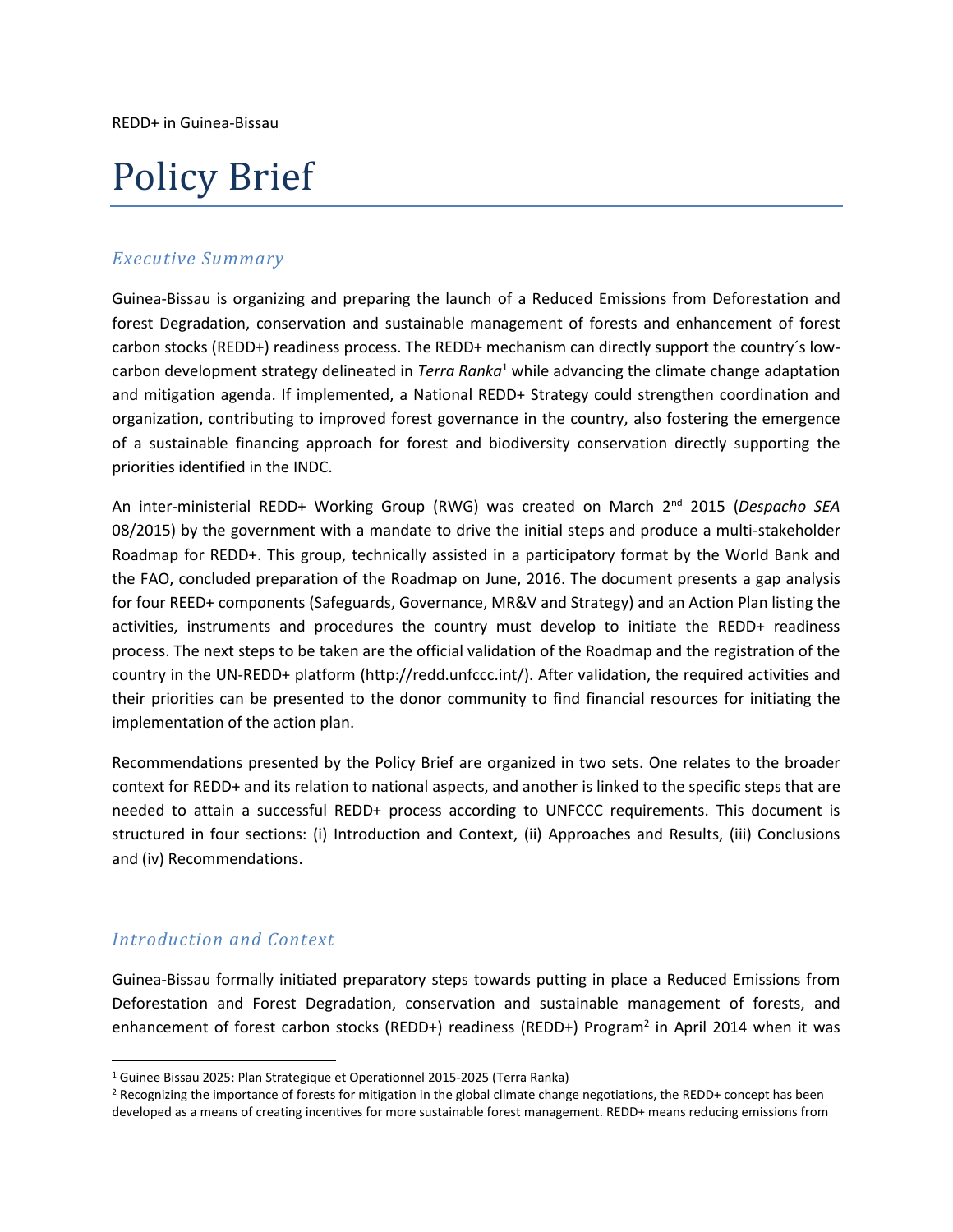accepted with observer status under the UN-REDD<sup>3</sup> and FCPF<sup>4</sup> programs. Subsequently, the Government created an inter-ministerial REDD+ Working Group (RWG) on March 2nd 2015 (*Despacho SEA* 08/2015) with a mandate to produce a participatory Roadmap for initiating the REDD+ readiness process. The launch of activities and the announcement of the decision to prepare the country for REDD+ took place on May 5<sup>th</sup> 2015 in a special public event that was disseminated through the media.

REDD+ Readiness is a process whereby the country makes explicit efforts to build the legal, institutional and operational capacity necessary to be prepared to engage in the global REDD+ mechanism. Since its creation, the RWG has been serving as a cross-sector governmental vehicle to organize, demonstrate, and produce the elements necessary to assess the country's needs for achieving that goal. The initial objectives of the RWG were to: (i) produce the Roadmap guiding the initial steps of a REDD+ readiness preparation; (ii) facilitate a participatory and awareness-raising process for identifying stakeholders and defining institutional arrangements; (iii) develop an action plan for identifying and prioritizing necessary activities; and (iv) provide a REDD+ demonstration through a pilot project in the Cantanhez and Cacheu Protected Areas for demonstrating possibilities.

Based on the REDD+ Roadmap and on the subsequent implementation of the initial readiness activities, including the governance improvements identified and the establishment of a simplified Reference Forest Level (FREL), the country could fulfill the basic requirements to be listed in the UNFCCC REDD+ Web Platform and start to showcase its national REDD+ efforts. This would be an important milestone to exhibit to donors and parties of the convention willing to support REDD+, that Guinea-Bissau is on the right track to reduce its forest carbon emissions and demonstrate performance.

The organization and developments for REDD+ directly support the country´s climate change adaptation and mitigation agenda, strongly contributing to the national low-carbon development strategy delineated in *Terra Ranka<sup>1</sup>*. Moreover, by supporting crucial developments in the LULUCF<sup>5</sup> sector and strengthening coordination, organization and sustainable financing in the country, REDD+ is a direct contributor to the priorities identified in the INDC and other national plans. Additionally, the sustainable management of forests is expected to deliver other co-benefits and economic returns to parallel sectors such as tourism, agro-industry, planning and energy, further inducing a positive cycle for financial sustainability in the long-run.

 $\overline{\phantom{a}}$ 

deforestation and forest degradation, conservation of forest carbon stocks, the sustainable management of forests, and enhancement of forest carbon stocks. REDD+ aims to create financial incentives for developing countries to reduce greenhouse gas emissions from forest lands. REDD+ "readiness" relates to a country's efforts to build the legal, institutional and operational capacity to be prepared to engage in a global REDD+ mechanism. [\(http://www.un-redd.org/FAQs/tabid/586/Default.aspx\)](http://www.un-redd.org/FAQs/tabid/586/Default.aspx). Development of a national REDD+ program is typically seen as a three phase process: (i) readiness preparation; (ii) investment and implementation; and (iii) results-based payments.

<sup>3</sup> UN-REDD: www.unredd.net

<sup>4</sup> Forest Carbon Partnership Facility (FCPF): https://www.**forestcarbon**partnership.org/

<sup>5</sup> Land Use, Land Use Change and Forest (LULUCF)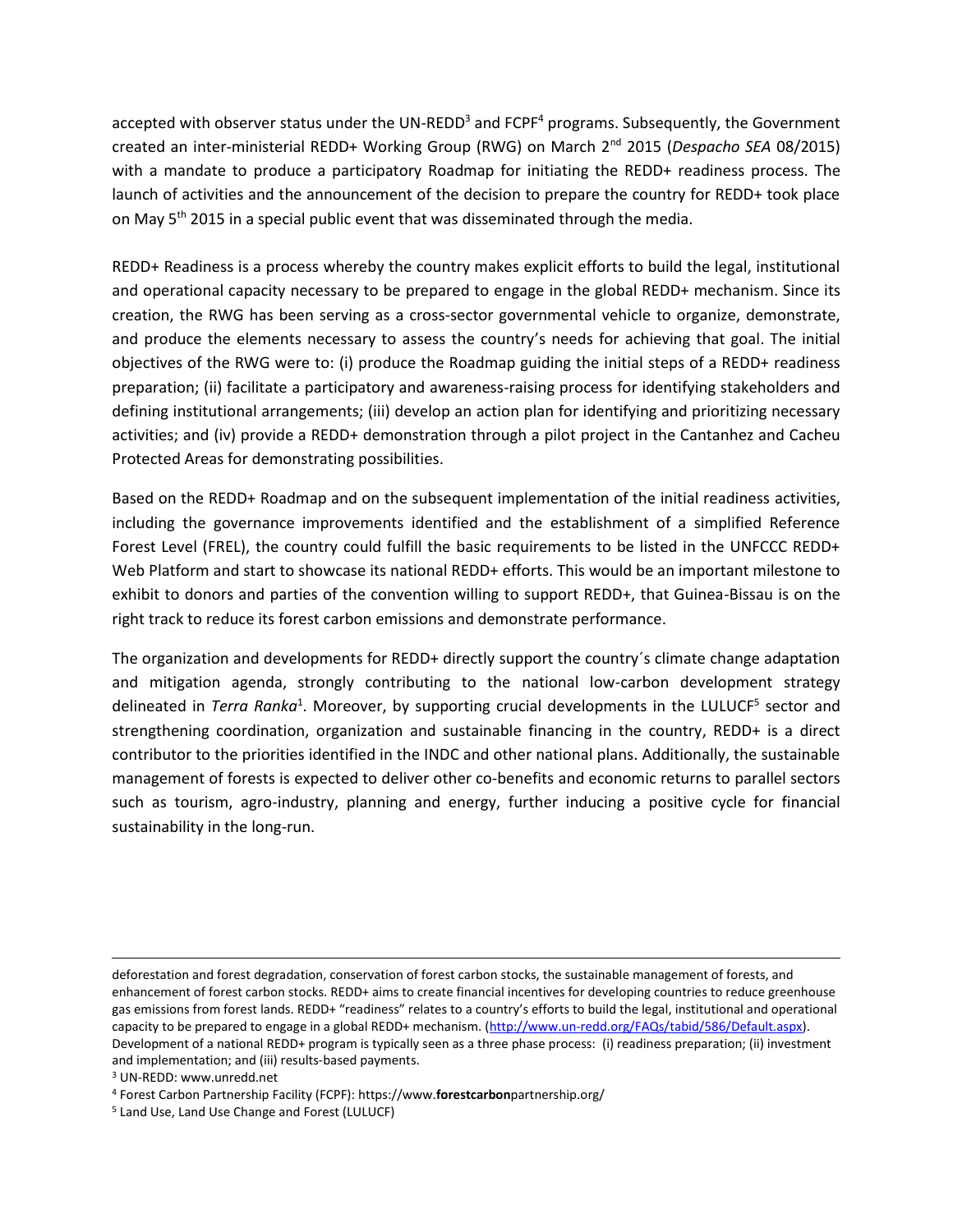## *Approaches and results*

To facilitate the steps for the production of the REDD+ Roadmap and to technically assist the RWG in its mandate, the World Bank<sup>6</sup> and FAO<sup>7</sup> provided technical assistance and capacity building, both remotely and through a series of workshops in 2015 and 2016. Additionally, this assistance aimed at facilitating the coordination among international agencies (mainly the World Bank, FAO, and UNDP) and at framing the developments proposed in the REDD+ Roadmap within existing African Sub-Regional initiatives.

A series of five workshops served as a capacity building platform creating momentum for cross-sector participation and awareness raising about REDD+ in several public institutions. The RWG (see Annex for composition) was organized in four thematic sub-groups: (1) Forest Reference Level/Measuring Reporting and Verification (FRL/MRV); (2) Strategies; (3) Safeguards; and (4) Governance. Each subgroup gathered thematic information, discussed contents and produced written material for the development of the REDD+ Roadmap. The workshops were checkpoints for assessing the work already developed; for evaluating the progress of the entire REDD+ Roadmap; for deciding adjustments and subsequent steps, and for providing further technical guidance on the requisites of REDD+. The development of the Action Plan occurred based on the gap analysis produced, the mapping of current national strategies and of stakeholders; and knowledge of the existing legal framework, institutions and their competences and attributions.

At this stage, the main results are the following: (i) the development of a REDD+ Readiness Roadmap for Guinea-Bissau, including an Action Plan with structured, prioritized and costed activities; (ii) the design of a proposal for institutional arrangements adequate for the governance of REDD+; (iii) the preparation of a consultation plan for the REDD+ Roadmap ready to be applied; and (iv) the establishment of a functioning and technically capable cross-sector ministerial working group.

### *Conclusions*

 $\overline{\phantom{a}}$ 

The REDD+ Roadmap and the Action Plan identify the priorities and developments needed for REDD+ readiness with an associated estimated budget for each activity. In addition to paving the way towards participation in the global REDD+ mechanism, the activities and instruments to be developed, mainly related to land use management and integrated planning, will support many other aligned strategies and activities beyond REDD+. Moreover, they will contribute to the convergence of efforts around a critical low-carbon development path for Guinea-Bissau.

On the other hand, the main challenges identified are the serious difficulties in organization and staff capacity at central level; the lack of transparency and information sharing amongst governmental bodies; the insufficient accountability and fiduciary procedures; the dominance of a silo-based

<sup>6</sup> GEF regional project: Demonstrating and Monitoring Carbon, Environmental and Socio-Economic Co-Benefits of REDD, Carbon and SLM activities in SSA

<sup>7</sup> FAO TCP/GBS/3502 Technical support project for the development of actions towards the implementation of the National Forest Monitoring System (NFMS) for Guinea-Bissau in the context of REDD+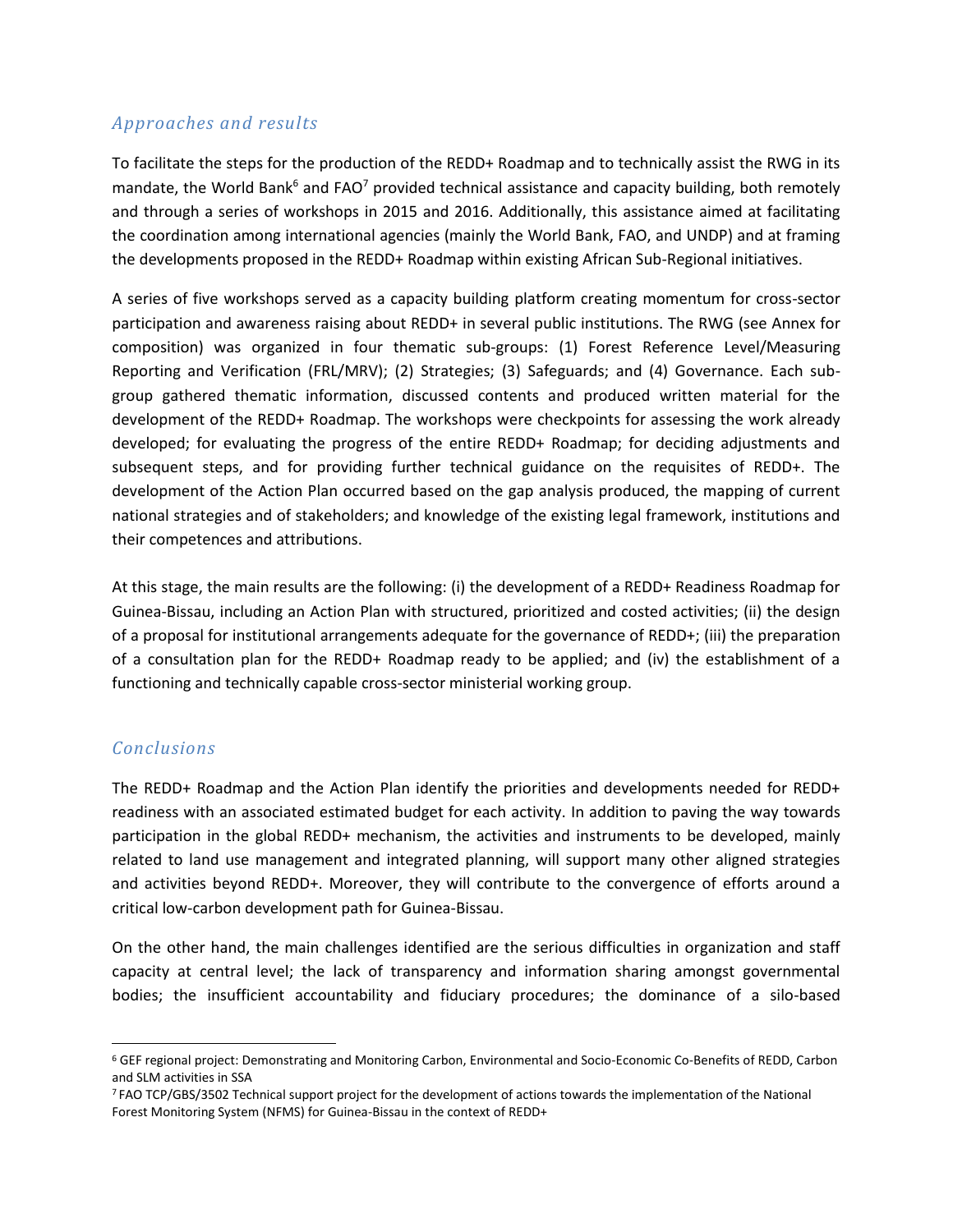governance model that isolates the several economic sectors from one another; and a very low human and technical capacity at central level.

## *Recommendations*

There are two sets of recommendations that can be derived at this point. One relates to the broader context for REDD+ and its relation to national aspects, and another is linked to the specific steps that are needed to attain a successful REDD+ process according to UNFCCC requirements. The recommendations are addressed in detail in the Action Plan included in the REDD+ Roadmap.

#### *Contextual recommendations*

- A. Build an enabling governance for REDD+: The development of adequate institutional arrangements and the integration of legal frameworks for REDD+ will be paramount to support a landscape approach to land use decisions based on a low-carbon development pathway;
- B. Build human and institutional capacity: The public administration of Guinea-Bissau is largely inadequately staffed. There is insufficient technical capacity and lack of renovation of adequately prepared civil servants. It is important to involve a wider set of technical staff in the UNFCCC programs and events and to promote their participation in capacity building activities related to REDD+ (e.g. UN-REDD+ Academy). Additionally, the involvement of adequate staff elements and technical expertise in the delegations to the COPs is important.
- C. Improve the understanding of the REDD+ process at political level: There is a strong need to sensitize the political realm on REDD+ so that decision makers fully understand the advantages and the risks associated with the application of the REDD+ mechanism in the country and are able to mainstream it in a cross-sector policy approach.
- D. Increase knowledge and information and develop land use planning, management and tools: Poor organization and lack of harmonized information on land use, together with the inexistence of efficient monitoring systems is one of the main indirect causes of deforestation and forest degradation.

#### *Recommendations for specific REDD+- readiness steps*

- A. Create and operationalize a capable REDD+ Unit: Key priority for the success of REDD+ in Guinea-Bissau is the establishment of a permanent structure capable of managing the process, organizing the necessary information, guiding activities and developments associated with related projects, and delivering the necessary REDD+ Components. This unit must be led by a full-time chair, capable of managing the unit and efficiently interfacing with the political sphere;
- B. Validate the Roadmap and obtain political endorsement: The conclusion of the technical work developed by the RWG now requires that the results be publicly presented and validated;
- C. Produce a national deforestation and emissions baseline: This activity, which can be leveraged by previous studies, is the first priority of the Action Plan and will provide objective evidence of the national deforestation and emission rates in the last decade. It can be performed and concluded swiftly, allowing the initial submission of the country in the UNFCC REDD+ Web Platform;
- D. Fill information gaps to conclude the National REDD+ Strategy: the gap analysis performed in the REDD+ Roadmap demonstrates that Guiné-Bissau lacks important information to move forward with